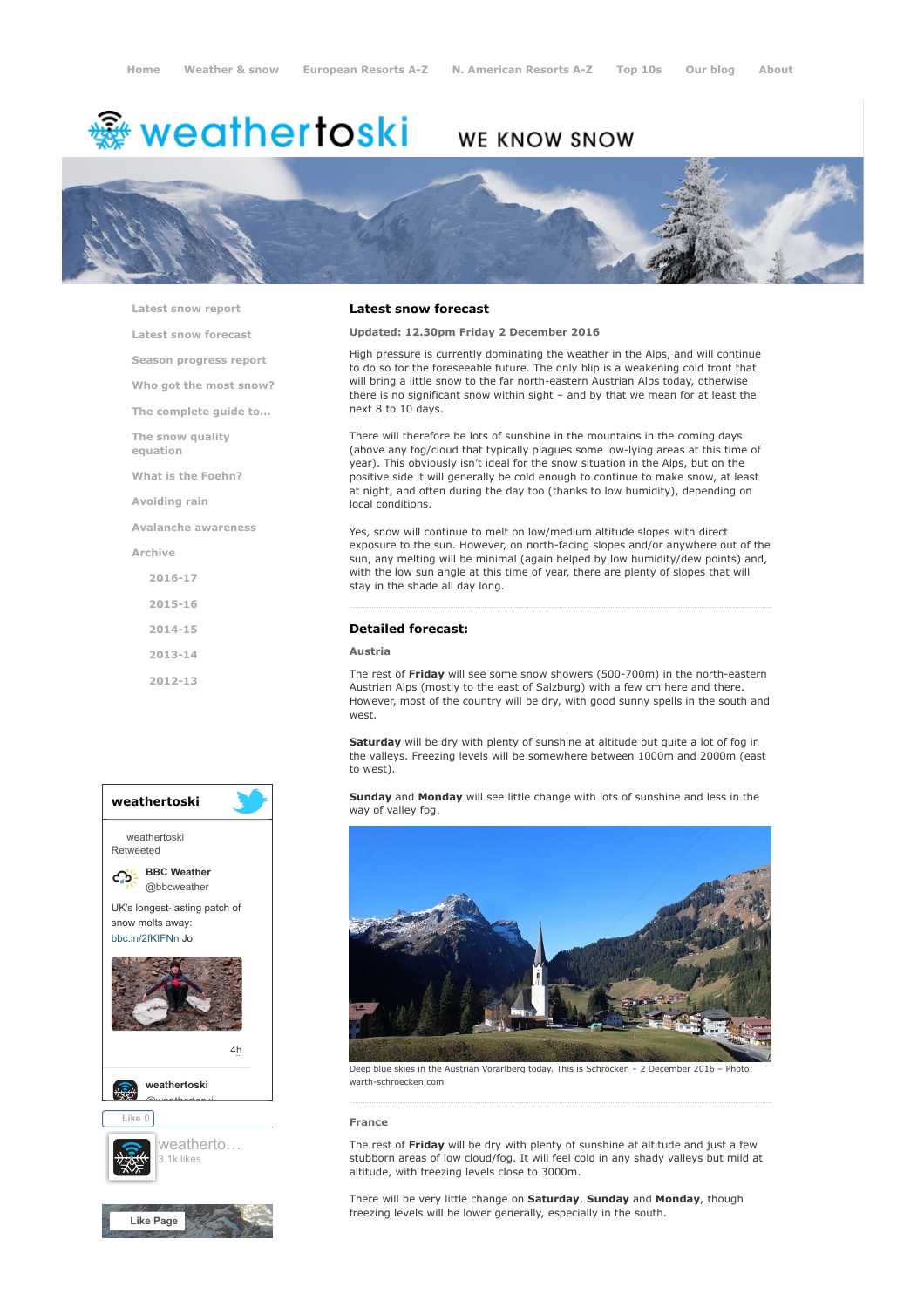Follow me on: **Lwitt** 

[Tweet](https://twitter.com/intent/tweet?original_referer=https%3A%2F%2Fwww.weathertoski.co.uk%2Fweather-snow%2Farchive%2Fsnow-forecast-02-12-2016%2F&ref_src=twsrc%5Etfw&text=Weather%20to%20ski%20-%20Snow%20forecast%20-%202%20December%202016&tw_p=tweetbutton&url=https%3A%2F%2Fwww.weathertoski.co.uk%2Fweather-snow%2Farchive%2Fsnow-forecast-02-12-2016%2F)

Tweet this page





# Contact us...

Got a burning question about weather or snow conditions in the Alps? [Contact us](https://www.weathertoski.co.uk/about-1/contact-us/) and we'll do our best to answer it...

E: [info@weathertoski.co.uk](mailto:fraser@weathertoski.co.uk)

T: +44 (0)20 3151 3154



Clear skies above Val d'Isère, something we will see plenty of over the next few days – 2 December 2016 – Photo: valdisere.com

## Italy

The rest of Friday will be mostly sunny with freezing levels between 1500m and 3000m (east to west).

Saturday will see a few clouds in the far western Italian Alps (where the odd light snow flurry can't be ruled out) otherwise most regions will be sunny. It will be colder in the west, however, with freezing levels more typically between 1300m and 1900m.

Sunday will be very similar with some clouds and just the chance of a light flurry in the far western Italian Alps. However, most regions will be sunny with freezing levels between 1300m and 1800m.

Monday will be universally sunny again with little change in temperature.



Good snow-making weather in the Dolomites. This is San Pellegrino – 2 December 2016 – Photo: dolomitisuperski.com

#### Switzerland

The rest of Friday will be mostly sunny above any low-lying fog, with freezing levels between 2000m and 3000m (east to west).

There will be very little change on Saturday, Sunday and Monday with plenty of sunshine, above any low-lying cloud/fog patches (which should generally be less prevalent as the weekend progresses). Freezing levels will drop a little, especially in the west.